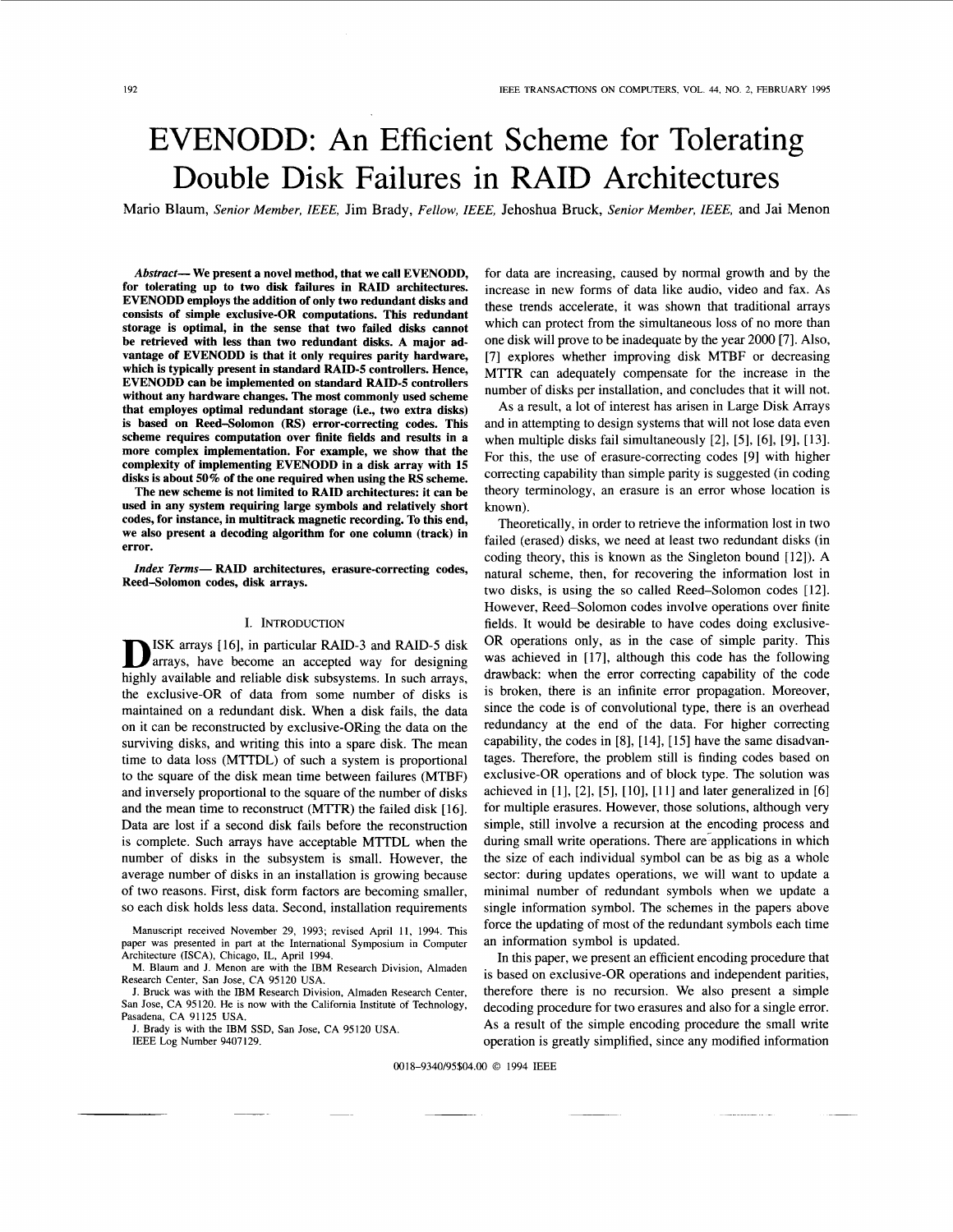symbol affects only two symbols in the redundancy most of the time. This implies that when a disk sector is modified, only two other disk sectors will need to be modified at the same time. We note here that EVENODD corresponds to a new 2-erasure correcting code which is optimal in terms of the redundancy and has very efficient encoding and decoding algorithms. Hence, it can be used in other applications where there is a need of correcting two erased symbols with low complexity, for example, in multitrack magnetic recording [1],  $[14]$ ,  $[15]$ ,  $[17]$ . As we stated above, we will show how to adapt the decoding algorithm to correct one error in such applications.

The paper is organized as follows: in the next section we make some simple reliability calculations that show why single parity arrays may not be reliable enough for some applications and justify the need to consider building arrays which can survive two simultaneous disk failures. Then, in Section III, we describe the encoding procedure used by our new EVENODD scheme. In Section IV we present the corresponding decoding procedure which will be used after the failure of one or two disks, and we prove that it can, in effect, retrieve the contents of up to two disks. We also show how to correct one error. In Section V we give an algebraic description of the code. In Section VI we address the implementation of small write operations. In Section VII we address the complexity of implementation of EVENODD by comparing it to that of traditional Reed-Solomon codes. In Section VIII, we present some concluding remarks. For a discussion of performance issues, the reader is referred to [3].

# II. RELIABILITY CALCULATIONS

Under assumptions of independent disk failures, [ 16] derives an equation for mean time to data loss (MTIDL) for an *N*  disk system organized into groups of size *G* as

$$
MTTDL = \frac{(MTBF)^2}{N(G-1)(MTTR)}.
$$
 (1)

In this equation, MTBF is mean-time-to-failure of a single disk and MTIR is the mean-time-to-repair of a single disk. Assuming  $N = 96$ ,  $G = 16$ , MTBF = 200 000 hours and  $MTTR = 1$  hour, the mean time to data loss of the system is 3000 years. This seems adequate, and seems to imply that single parity is sufficient. However, there are two reasons why the above calculation in (1) is too optimistic.

First, (1) does not take into account uncorrectable error rates of disk devices. Uncorrectable error rates after error-correcting codes are  $1$  error in  $10^{13}$  bits read for current state-of-the-art disks. Consider that a disk in a  $15 + P$  (an array with 15 disk and a single parity disk) array fails. Assume that each disk has a capacity of 3 GB, so it has 6 million 512 byte sectors. To reconstruct the failed disk, 90 million sectors (6 million from each of the 15 surviving disks) must be successfully read. There is a data loss if even one of these sectors cannot be read successfully. The probability of reading all 90 million sectors successfully is 0.96. This means that 4% of all disk failures will result in data loss due to uncorrectable errors. This may be unacceptable for many applications.

Another reason for having a second parity disk is the fact that during the reconstruction process after a failure, the system has no backup: a second failure during reconstruction will translate in data loss. This is an unacceptable risk for applications in which data integrity is essential.

The discussion above implies that single parity arrays may not be sufficiently reliable for some applications. In this paper, we focus on how to efficiently design arrays which can withstand two simultaneous failures.

# III. ENCODING

We will assume that there are  $m + 2$  disks with the information stored in the first *m* disks while the redundant data are stored in the last two disks. It is possible, however, to distribute the redundancy among all disks in order to avoid bottleneck effects when repeated write operations are performed. That is, we shall describe a scheme which is an extension of RAID-4 (where parity is dedicated), but it can be easily made an extension of RAID-S (where parity is distributed).

We assume that *m*, the number of information disks, is a prime number. This requirement is important, since without this assumption the scheme would fail. It will become clear when we prove our main result, *i.e.*, the correction capability of the code. However, the primality of *m* is not a very hard constraining requirement. If we want to store an arbitrary number of disks, not necessarily prime, we can take the next prime following this arbitrary number and assume that there are disks with no information (all the information bits are 0).

In order to simplify the presentation, we assume that each of the  $m$  disks has only  $m-1$  symbols of information on it. Our procedure works for disks with arbitrary capacity by treating each block of  $m - 1$  symbols separately. For simplicity, in some of our examples, we will assume that each symbol is a bit. In some applications, a symbol may be as big as a 512 byte disk sector. It is not necessary to assume that the symbols are binary. (in fact, our scheme works even when the symbols are elements in an arbitrary Abelian group).

Based on the assumptions above, the problem of tolerating two disk failures can be described as follows:

*Problem Definition:* Consider an  $(m - 1) \times (m + 2)$  array, m a prime number, such that symbol  $a_{ij}$ ,  $0 \le i \le m-2$ ,  $0 \leq j \leq m + 1$ , is the *i*th symbol in the *j*th disk. Again, in some applications, a column of the array may be thought as a disk and a symbol as a disk sector. The last two disks  $(m \text{ and } m + 1)$  are the disks with the redundant information. The question is how to compute the content of the redundant part based on the information part such that the information contained in any two disks can be reconstructed from the other *m* disks.

Our encoding scheme solves the foregoing problem and requires only exclusive-OR operations for computing the redundancy.

Before formally describing the encoding procedure, we consider the following notation:  $\langle n \rangle_m = j$  if and only if  $j \equiv n$ (mod m) and  $0 \le j \le m-1$ . For instance,  $\langle 7 \rangle_5 = 2$  and  $\langle -2 \rangle_5 = 3$ . We also assume through this paper that there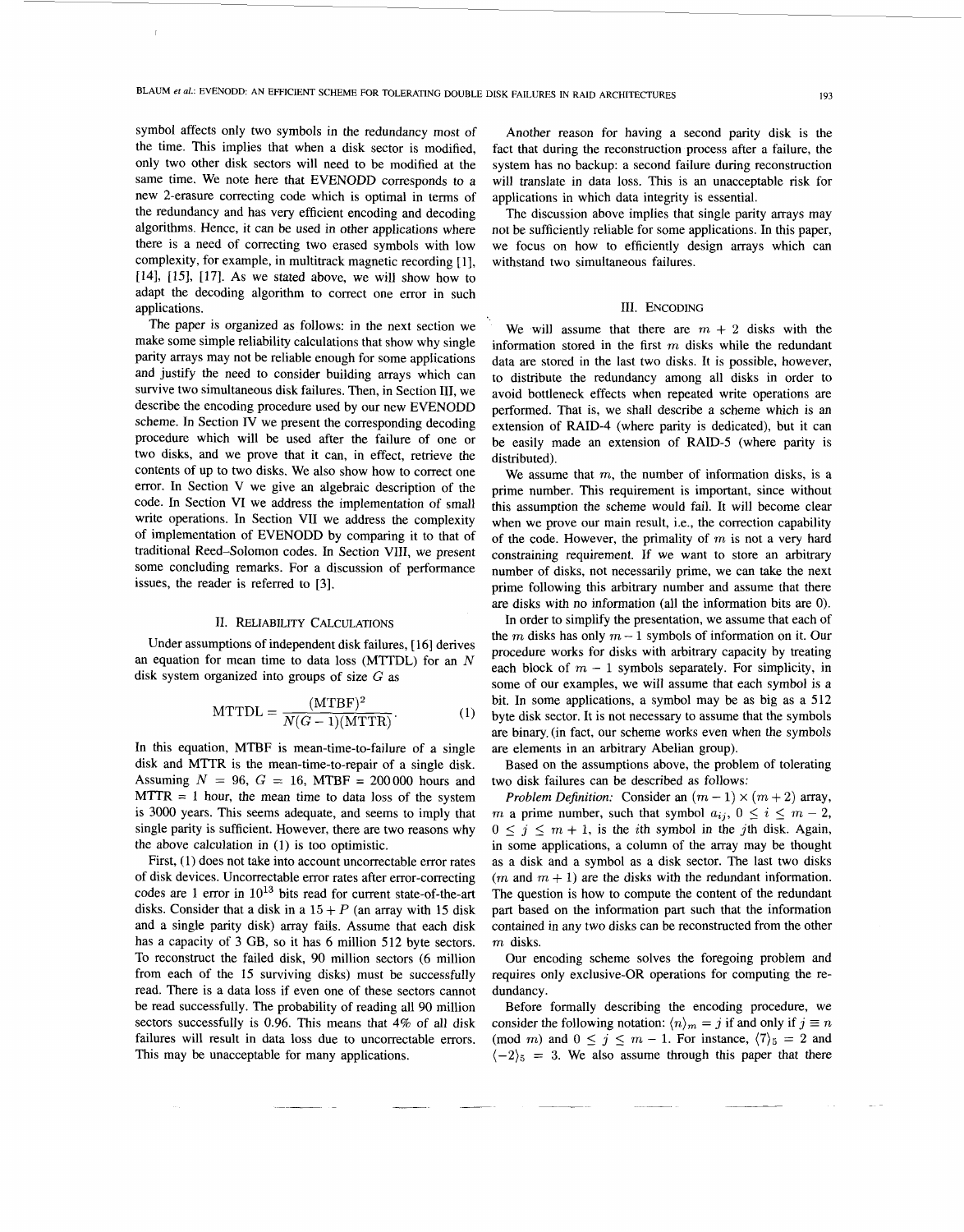is an imaginary 0-row after the last row, i.e.,  $a_{m-1,j} = 0$ ,  $0 \leq j \leq m - 1$  (with this convention, the array is now an  $m \times (m+2)$  array). This assumption is not necessary, but it is useful for notational purposes as we will see in the description of the code.

# *A. The Encoding Procedure*

Let

$$
S = \bigoplus_{t=1}^{m-1} a_{m-1-t,t}.
$$
 (2)

Then, for each  $l, 0 \le l \le m - 2$ , the redundant symbols are obtained as follows:

$$
a_{l,m} = \bigoplus_{t=0}^{m-1} a_{l,t}
$$
 (3)

$$
a_{l,m+1} = S \oplus \left( \bigoplus_{t=0}^{m-1} a_{\langle l-t \rangle_m, t} \right). \tag{4}
$$

Equations (3) and (4) define the encoding. We have two types of redundancy: horizontal redundancy and diagonal redundancy. Disk *m* is simply the exclusive-OR of disks  $0, 1, \dots, m-1$ . Its contents are exactly the same as the parity contents of the parity disk in an equivalent RAID-4 array with one less disk. Disk  $(m + 1)$  carries the diagonal redundancy according to (4). Let us look closely at this equation, and assume that the symbols are bits. We see that there are two possibilities for the diagonal redundancy: the parity may be even or odd. This even or odd parity is determined by bit *S* in (2), which gives the parity of diagonal  $(m - 2, 1)$ ,  $(m-3, 2), \cdots, (0, m-1)$ . If this diagonal has an EVEN number of 1's, then we have even parity in the rest of the diagonals. Otherwise, we have ODD parity. This is the reason we call this scheme the EVENODD scheme.

The  $(m - 1) \times (m + 2)$  array defined above can recover the information lost in any two columns. In other words, the minimum distance of the code is 3, in the sense that any nonzero array in the code has at least 3 columns that are nonzero. The proof relies on the fact that *m* is a prime number and it is based on ideas similar to those in [1], [6], [10], [11]. Here, we prove it in the next section, by showing that the decoding algorithm to be given there can retrieve any pair of erased columns. This implies that the minimum distance of the code is exactly 3, since, if we encode an array with only one nonzero information column, the resulting encoded array will have (column) weight exactly 3. The condition that a special diagonal carries either even or odd parity is not arbitrary. We will see in the examples that without this assumption, the resulting code does not have minimum distance 3, therefore it cannot retrieve any two columns that are erased.

As we can see, the encoding is very simple and circuits implementing (3) and (4) are straightforward. More generally, we would implement (3) and (4) in software in the RAID controller, using exclusive-OR hardware. The next example illustrates the encoding for  $m = 5$ .

*Example 3.1:* Let  $m = 5$ , and let the symbols be denoted by  $a_{ij}$ ,  $0 \le i \le 3$ ,  $0 \le j \le 6$ . The redundant symbols are in columns 5 and 6. A practical implementation of this example is to consider 7 disks numbered 0 through 6, each disk has 4 disk sectors, the data sectors are on disks numbered 0, 1, 2, 3, and 4, and the redundant disk sectors are on disks numbered 5 and 6. Equation (2) gives

$$
S = a_{3,1} \oplus a_{2,2} \oplus a_{1,3} \oplus a_{0,4}.
$$

According to (3) and (4) the redundant symbols are obtained as follows:

$$
a_{l,5} = a_{l,0} \oplus a_{l,1} \oplus a_{l,2} \oplus a_{l,3} \oplus a_{l,4},
$$
  
\n
$$
0 \le l \le 3
$$
  
\n
$$
a_{0,6} = S \oplus a_{0,0} \oplus a_{3,2} \oplus a_{2,3} \oplus a_{1,4}
$$
  
\n
$$
a_{1,6} = S \oplus a_{1,0} \oplus a_{0,1} \oplus a_{3,3} \oplus a_{2,4}
$$
  
\n
$$
a_{2,6} = S \oplus a_{2,0} \oplus a_{1,1} \oplus a_{0,2} \oplus a_{3,4}
$$
  
\n
$$
a_{3,6} = S \oplus a_{3,0} \oplus a_{2,1} \oplus a_{1,2} \oplus a_{0,3}.
$$

For instance, assume that we want to encode the 5 columns

|                  | $\bf{0}$ |                |                | $\bf{0}$ |  |
|------------------|----------|----------------|----------------|----------|--|
| $\mathbf{0}$     |          |                | $\mathbf 0$    | 0        |  |
|                  |          | $\overline{0}$ | $\overline{0}$ | $\bf{0}$ |  |
| $\boldsymbol{0}$ |          | 0              |                |          |  |

We have to fill up the last two columns with the encoded symbols. Notice that  $S = a_{3,1} \oplus a_{2,2} \oplus a_{1,3} \oplus a_{0,4} = 1$ . Therefore, the diagonals will have odd parity. The encoding gives the following array:

|          | $\boldsymbol{0}$ |                |   | 0                |                  | 0 |
|----------|------------------|----------------|---|------------------|------------------|---|
| $\bf{0}$ | ٠                |                | 0 | $\boldsymbol{0}$ | $\bf{0}$         | 0 |
|          |                  | $\mathbf{0}$   | 0 | 0                | $\boldsymbol{0}$ |   |
| 0        |                  | $\overline{0}$ |   |                  |                  | 0 |

Notice that the sets of symbols associated with horizontal parity are illustrated as follows:

| Ģ       | ņ | ٠ | ٠  | Ф           | Ģ |
|---------|---|---|----|-------------|---|
| $\circ$ | ∞ | ო | ♡  | $\infty$    | ♡ |
| ÷       | ♣ | ÷ | ♣. | $\clubsuit$ | ♣ |
|         |   |   |    |             |   |

Similarly, the sets of symbols associated with diagonal parity are illustrated as follows (note that  $\infty$  is associated with the special diagonal that determines whether the diagonal parity is EVEN or ODD):

|   |          | ო        |          | $\infty$ |  |
|---|----------|----------|----------|----------|--|
| 4 | m        | т        | $\infty$ |          |  |
|   |          | $\infty$ |          |          |  |
|   | $\infty$ |          |          | m        |  |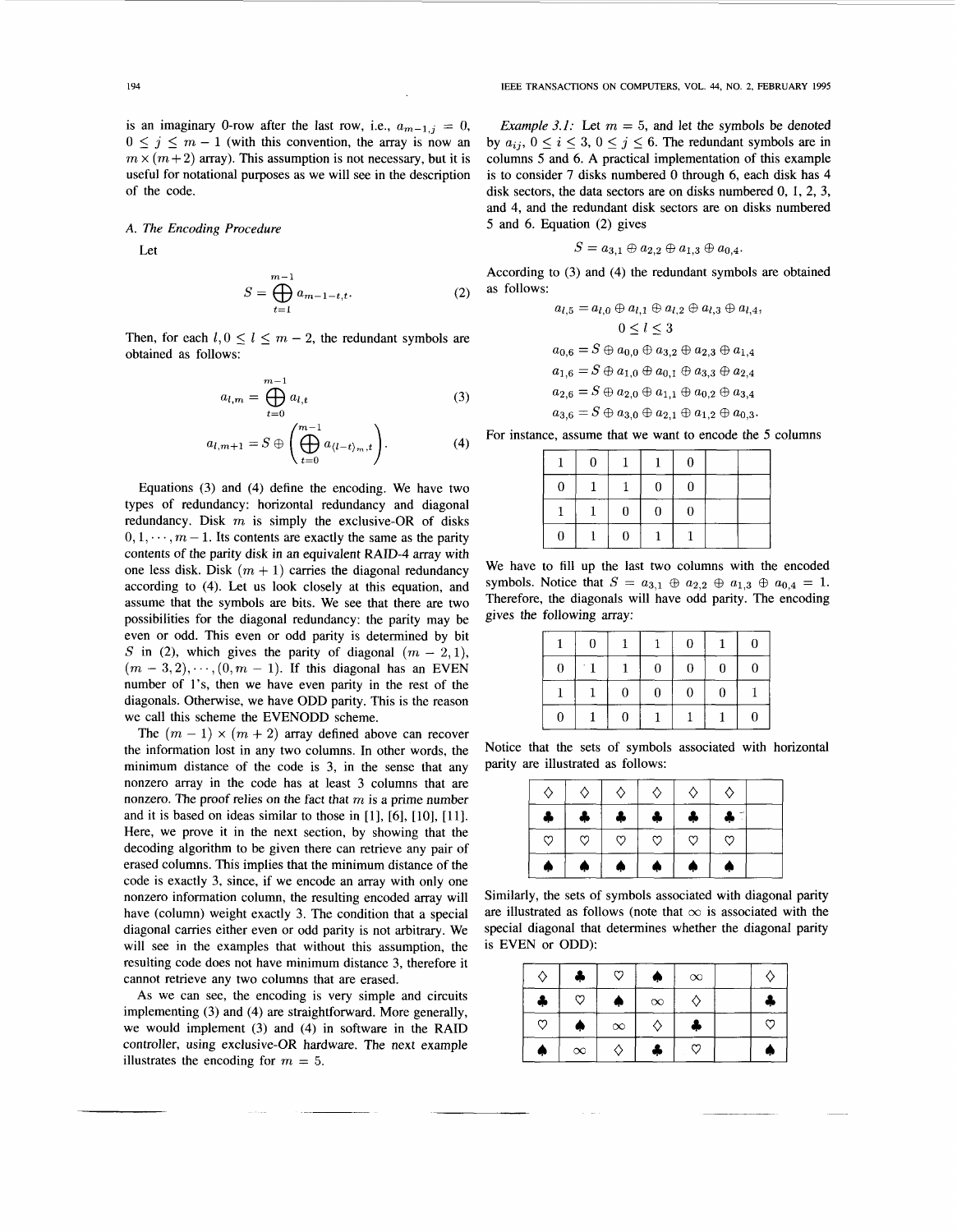Notice that we are assuming that in an  $(m-1) \times (m+2)$ array, the parity is stored in columns  $m$  and  $m + 1$ . However, the next array may carry the parity in columns  $m + 1$  and 0, the next in columns 0 and 1, and so on. That way, the parity gets equally distributed among all disks.

We also want to point out that if we do not make the assumption that the diagonals carry either even or odd parity, the code has not minimum distance 3 (in coding theory terminology, the code is not maximum distance separable or MDS [12)). In effect, assume that all the diagonals (except, perhaps, diagonal  $(m-2, 1)$ ,  $(m-3, 2)$ ,  $\dots$ ,  $(0, m-1)$ ) carry even parity. In other words, assume that the encoding is given only by (3) and (4) but in (4), the parameter *S* is ignored. Then, the following is a codeword of weight 2:

| $\bf{0}$ | 0              | 0 | $\mathbf 0$ | 0                | 0 | 0 |
|----------|----------------|---|-------------|------------------|---|---|
| $\bf{0}$ | $\overline{0}$ | 0 | $\bf{0}$    | $\boldsymbol{0}$ | 0 | 0 |
| $\bf{0}$ | 0              | 0 | 0           | 0                | 0 | 0 |
| 0        |                | 0 | $\bf{0}$    | $\overline{0}$   |   | 0 |

If columns 1 and 5 are erased in the array above, it is not possible to retrieve them, since the all-zero array is also in the code. This counter-example shows the importance of the EVENODD assumption: it is the key to the MDS property of the code.

# IV. DECODING

An essential part of EVENODD is the decoding algorithm for two erasures. This algorithm, to be described next, can be implemented either in software or in hardware, depending on the application. It will be executed when a disk fails, or when two disks fail simultaneously. Then we prove that the algorithm in effect corrects two erasures.

We also give a decoding algorithm that corrects one error, i.e., only one column has failed, but its location is unknown. This is not the model in RAID architectures, where disk failures are catastrophic events in which an external pointer identifies the failed disks. However, in other applications, like in multitrack magnetic recording, track errors are common [15].

Before giving the actual algorithm for correction of two erasures, we give an example that illustrates the idea behind it.

*Example 4.1:* We again assume that  $m = 5$ , as in Example 3.1. Assume that we have the following array, in which columns (disks) 0 and 2 have been erased (lost):

| $\Omega$ | $\bf{0}$ | 9 |                  | $\bf{0}$ |                |   |
|----------|----------|---|------------------|----------|----------------|---|
| 7        |          | 9 | $\boldsymbol{0}$ | 0        | 0              |   |
| 9        |          | ິ | $\boldsymbol{0}$ | 0        |                |   |
| 7        |          |   |                  |          | $\overline{0}$ | 0 |

This is the main case for the algorithm: two information columns have been erased. The cases in which at least one

of the two parity columns has been erased are special cases that are easy to handle, as we will see below.

The first step is finding the parity of the diagonals: it is not difficult to see (and we will prove it in Theorem 4.1) that this parity is given by the exclusive-OR of the bits of the two parity columns. If this exclusive-OR is 0, then the diagonals have even parity, otherwise they have odd parity. In the array above, we can see that the exclusive-OR of the bits in the two redundant columns is I, therefore the diagonals have odd parity.

Next, the algorithm starts a recursion to retrieve the missing bits  $a_{l,0}$  and  $a_{l,2}$ ,  $0 \le l \le 3$ . We first need an entry where we can start. For instance, diagonal (3, 1), (2, 2), (1, 3), (0, 4) intersects column 2 in entry (2, 2) only: this is the special diagonal, which has odd parity. Since the only bit missing in this diagonal is bit (2, 2), by retrieving it using the other bits, we conclude that  $a_{2,2} = 0$ . Next we retrieve bit (2, 0) using the horizontal parity, which is always even. We will obtain  $a_{2,0} = 0$ . Next, we consider the diagonal going through entry  $(2, 0)$ , which consists of the entries  $(2, 0)$ ,  $(1, 1)$ ,  $(0, 2)$ ,  $(3, 1)$ 4),  $(2, 6)$ . The only bit missing is in entry  $(0, 2)$ , and we conclude that  $a_{0,2} = 0$ . Again using the horizontal parity, we conclude that  $a_{0,0} = 0$ . Now using the diagonal through (0, 0), we obtain that  $a_{3,2} = 0$ , which implies, using the horizontal parity, that  $a_{3,0} = 1$ . Using the diagonal through (3, 0), we obtain that  $a_{1,2} = 0$ , which finally implies that  $a_{1,0} = 1$ . The final reconstructed array is

| $\bf{0}$ | 0 | $\boldsymbol{0}$ |                | $\overline{0}$ |             |          |
|----------|---|------------------|----------------|----------------|-------------|----------|
|          |   | 0                | $\overline{0}$ | $\bf{0}$       | $\mathbf 0$ |          |
| $\bf{0}$ |   | 0                | $\bf{0}$       | $\bf{0}$       |             |          |
|          |   | 0                |                |                | 0           | $\bf{0}$ |

The decoding algorithm to be given next formalizes the idea behind this example.

*Algorithm 4.1 (Two Erasure Decoding Algorithm):* Consider the  $(m - 1) \times (m + 2)$  array of symbols  $a_{ij}$ , such that the last two columns are redundant according to (2), (3), and (4). If one column (disk) has failed, say column (disk)  $i, i \neq m+1$ , then it can be retrieved using the exclusive-OR of columns (disks) l,  $0 \le l \le m$ ,  $l \ne i$ . If column  $(m + 1)$  fails, then the symbols can be retrieved using (2) and (4).

Next, assume that columns (disks) *i* and *j* have failed, where  $0 < i < j \le m + 1$ . We have four cases:

 $i = m$  and  $j = m + 1$ , i.e., both the redundant disks have failed. We can reconstruct disk *m* using (3) and disk  $(m + 1)$  using (2) and (4). In other words, the reconstruction is equivalent to the encoding.

 $i < m$  and  $j = m$ , namely, one redundant disk and one data disk have failed. We can reconstruct disk  $i$  as follows: let

$$
S = a_{(i-1)m, m+1} \oplus \left( \bigoplus_{l=0}^{m-1} a_{(i-l-1)m, l} \right), \tag{5}
$$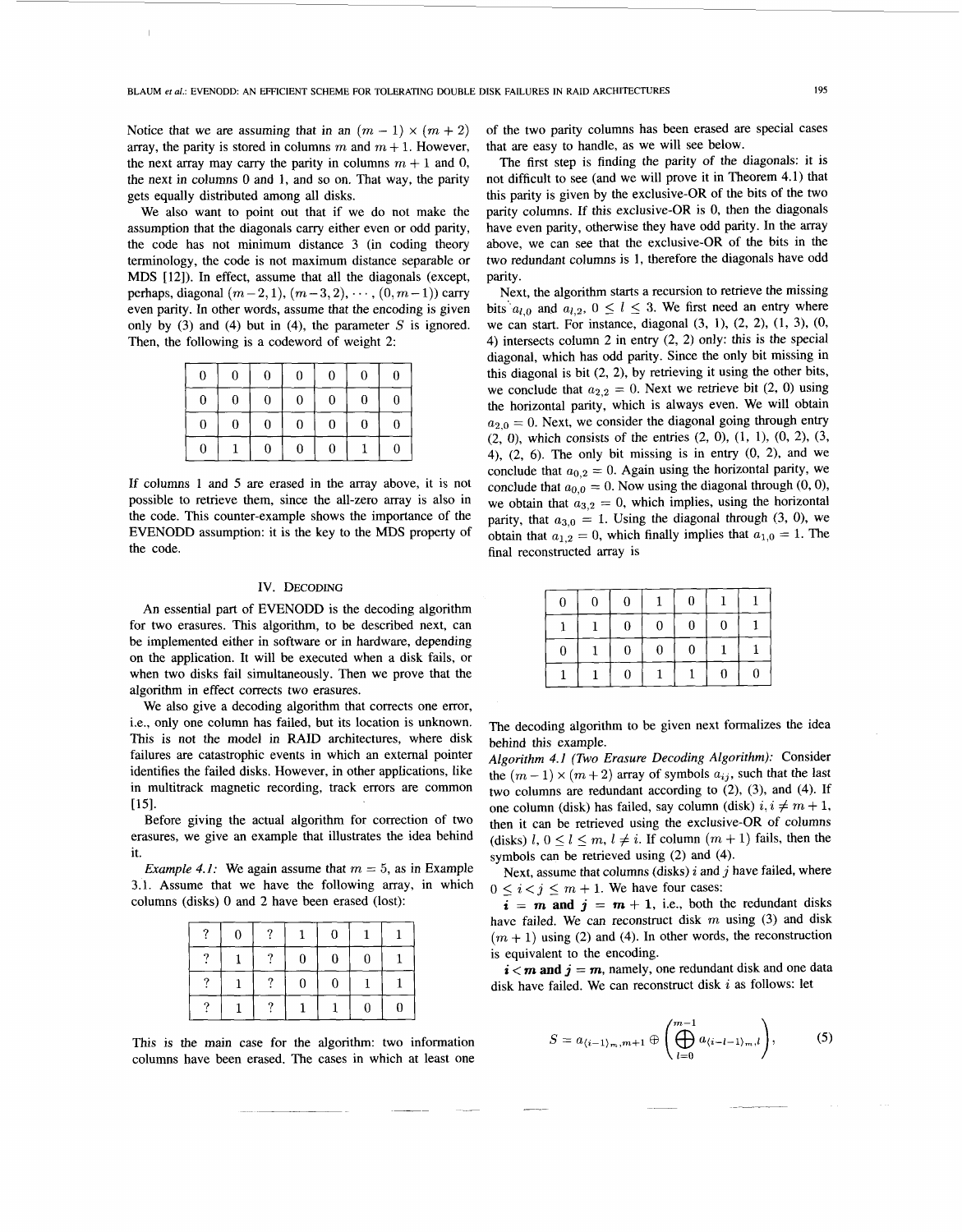$$
a_{k,i} = S \oplus a_{(i-1)m,m+1} \oplus \left( \bigoplus_{\substack{l=0 \ l \neq i}}^{m-1} a_{(k+i-l)m,l} \right),
$$
  

$$
0 \le k \le m-2
$$
 (6)

and  $a_{k,m}$ ,  $0 \leq k \leq m-2$ , is obtained using (3) once disk  $i$  is reconstructed.

 $i < m$  and  $j = m + 1$ , namely, one redundant disk and one data disk have failed. We can reconstruct disk  $i$  using (3) and disk  $m + 1$  using (2) and (4) once disk i is reconstructed.

 $i < m$  and  $j < m$ . This is the main case. Both failed disks carry information and we cannot retrieve them using the parities separately, as in the previous three cases. We analyze this case in detail.

Assume that  $a_{m-1,l} = 0$  for  $0 \le l \le m-1$  and compute the diagonal parity *S* as follows:

$$
S = \left(\bigoplus_{l=0}^{m-2} a_{l,m}\right) \oplus \left(\bigoplus_{l=0}^{m-2} a_{l,m+1}\right) \tag{7}
$$

(i.e., *S* is the exclusive-OR of the symbols in columns *m* and *m* + 1). Find the horizontal syndromes  $S^{(0)} = S_0^{(0)}$ ,  $S_1^{(0)}$ ,  $\cdots$ ,  $S_{m-1}^{(0)}$  and the diagonal syndromes  $S^{(1)} = S_0^{(1)}$ ,  $S_1^{(1)}$ ,  $\cdots$ ,  $S_{m-1}^{(1)}$  as follows:

$$
S_u^{(0)} = \bigoplus_{\substack{l=0 \\ l \neq i,j}}^m a_{u,l}
$$
 (8)

$$
S_u^{(1)} = S \oplus a_{u,m+1} \oplus \left( \bigoplus_{\substack{l=0 \ l \neq i,j}}^{m-1} a_{\langle u-l \rangle_m, l} \right) \tag{9}
$$

where  $0 \leq u \leq m - 1$ . Next, we retrieve the symbols in columns  $i$  and  $j$  as follows:

1) Set 
$$
s \leftarrow \langle -(j-i) - 1 \rangle_m
$$
 and  $a_{m-1,l} \leftarrow 0$  for  $0 \le l \le m-1$ .

2) Let 
$$
a_{s,j} \leftarrow S_{(j+s)_m}^{(1)} \oplus a_{(s+(j-i))_m,i}
$$
 and  $a_{s,i} \leftarrow S_s^{(0)} \oplus a_{s,i}$ .

3) Set  $s \leftarrow \langle s - (j - i) \rangle_m$ . If  $s = m - 1$  then stop, else go to step 2.

Algorithm 4.1 is recursive and very simple to implement in software. We can also develop the recursion and obtain a closed formula for each entry as a function of the syndromes. This approach is useful if we want a hardware implementation.

Before proving that Algorithm 4.1 allows us to retrieve up to two erased columns (which shows that the minimum distance of the code is 3), we illustrate it with an example.

*Example 4.2:* Consider the same array as in Example 4.1. We will reconstruct the missing columns (disks) 0 and 2 using Algorithm 4.1 now.

The first step is finding the parameter  $S$ , which is the exclusive-OR of the last two columns. We have seen that  $S = 1$ , meaning that the diagonals have odd parity. From

where we assume that  $a_{m-1,l} = 0$  for  $0 \le l \le m+1$ . Then, the array and (8) and (9), we find the syndromes. We obtain

$$
S^{(0)} = 0 1 0 1 0 \text{ and } S^{(1)} = 0 1 0 1 0.
$$

Now, we start the recursion to retrieve the missing bits  $a_{l,0}$  and  $a_{l,2}$ ,  $0 \le l \le 3$ . We set  $s \leftarrow \langle -(j-i)-1 \rangle_m = \langle -3 \rangle_5 = 2$ , then,

| $a_{2,2} \leftarrow S_4^{(1)} = 0$                | $a_{2,0} \leftarrow S_2^{(0)} \oplus a_{2,2} = 0$ $\begin{array}{ c c c c c c c c } \hline s & 0 & 0 \end{array}$                                   |  |
|---------------------------------------------------|-----------------------------------------------------------------------------------------------------------------------------------------------------|--|
| $a_{0,2} \leftarrow S_2^{(1)} \oplus a_{2,0} = 0$ | $a_{0,0} \leftarrow S_0^{(0)} \oplus a_{0,2} = 0$   $s \leftarrow 3$                                                                                |  |
|                                                   | $a_{3,2} \leftarrow S_0^{(1)} \oplus a_{0,0} = 0$ $\begin{array}{ccc} a_{3,0} \leftarrow S_3^{(0)} \oplus a_{3,2} = 1 & s \leftarrow 1 \end{array}$ |  |
|                                                   | $a_{1,2} \leftarrow S_3^{(1)} \oplus a_{3,0} = 0$ $a_{1,0} \leftarrow S_1^{(0)} \oplus a_{1,2} = 1$ $s \leftarrow 4$                                |  |

The algorithm stops, since  $s = 4 = m-1$ . The reconstructed array is the same as in Example 4.1.

We can see in this example the intuition behind the requirement that *m* is a prime number: if *m* was not prime, there would be cases in which the main recursion will stop before all the entries in the two erased columns are received. We will strongly use the primality of *m* in the proof to be given next. For instance, if  $m = 4$  (not a prime!), the following array is in the code and it has weight 2:

|     | 0 |          | $\bf{0}$ | 0            | $\bf{0}$ |
|-----|---|----------|----------|--------------|----------|
| 0   | 0 | $\bf{0}$ | $\bf{0}$ | $\mathbf{0}$ | 0        |
| - 1 | Ω |          | $\Omega$ | 0            | O        |

It is easy to show that in general, if *m* is not prime, the code has minimum distance 2.

Next we prove that Algorithm 4.1 allows to retrieve up to two erased columns, automatically showing that the minimum distance of the code is 3.

*Theorem 4.1:* Algorithm 4.1 can correct up to any two erased columns.

*Proof:* If only one column is erased, the reconstruction is done by using the parity, so assume that columns  $i$  and  $j$ have been erased,  $0 \le i < j \le m + 1$ . We consider the four cases of Algorithm 4.1.

 $i = m, j = m + 1$ : This case is equivalent to the encoding.  $i < m, j = m$ : Notice that *S* as given by (5) gives the parity of diagonal  $(\langle i-1\rangle_m, 0), (\langle i-2\rangle_m, 1), \cdots, (i, m-1)$ . This diagonal is the only one that does not intersect column  $i$ , which is unavailable. Since all the diagonals have the same parity *S,*  by solving for  $a_{k,i}$  in (4), we obtain (6) which gives the erased entries in column  $i$ . Once column  $i$  is obtained, the algorithm finds column *m* using (3).

 $\mathbf{i} < \mathbf{m}, \mathbf{i} = \mathbf{m} + 1$ : This case is again similar to the encoding.  $i < j < m$ : First of all, we show that *S* as given by (7) gives the diagonal parity, i.e., (2) and (7) are equivalent (of course, we cannot use  $(2)$  to compute *S* since columns i and j are unavailable). In effect, notice that, according to (3) and (4),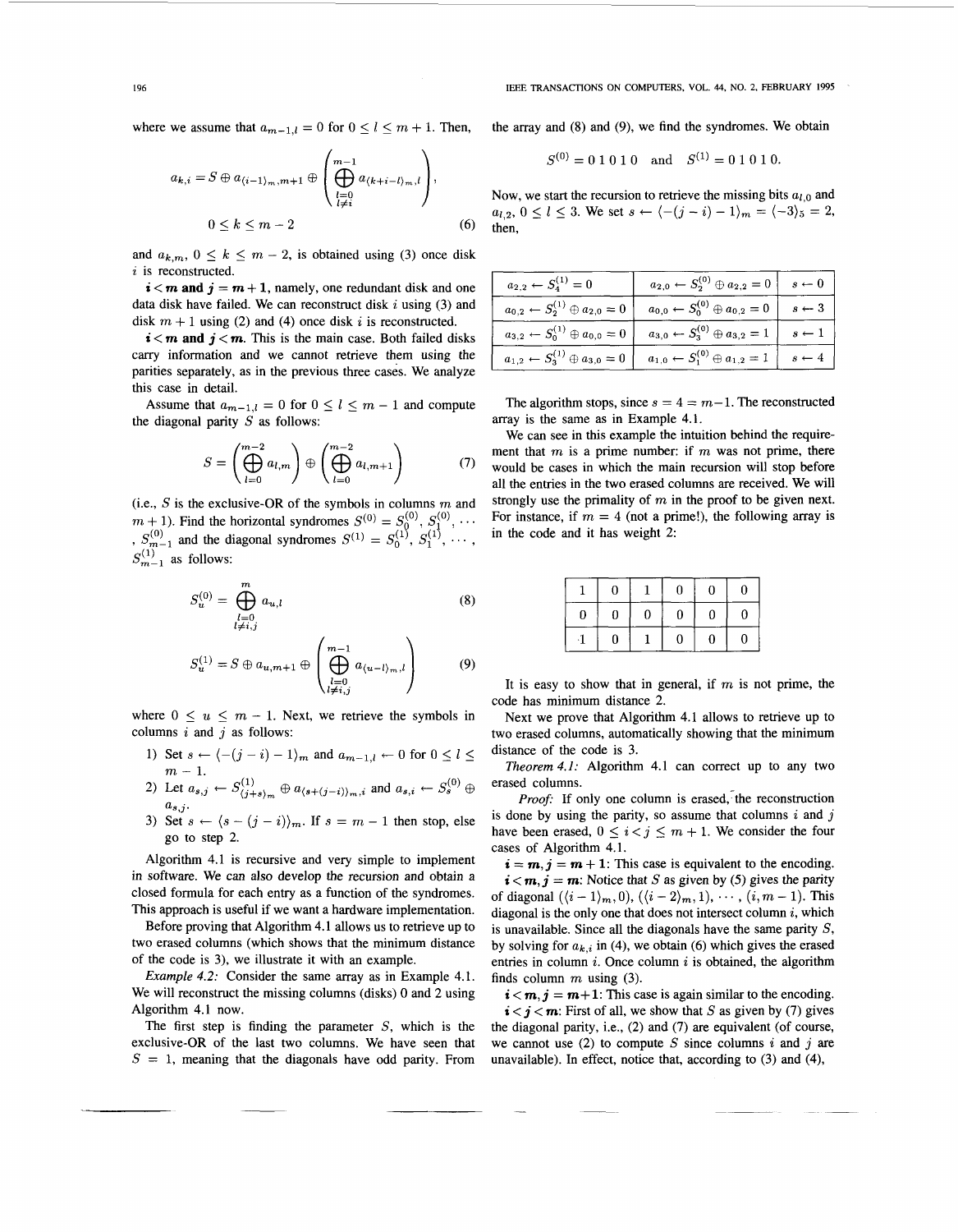$$
\begin{aligned}\n\begin{pmatrix}\nm^{-2} \\
\bigoplus_{l=0}^{m-2} a_{l,m}\n\end{pmatrix} & \bigoplus_{l=0}^{m-2} \begin{pmatrix} m_{-1} \\
\bigoplus_{l=0}^{m-1} a_{l,m+1}\n\end{pmatrix} \\
&= \left(\bigoplus_{l=0}^{m-2} \begin{pmatrix} m_{-1} \\
\bigoplus_{l=0}^{m-1} a_{l,t}\n\end{pmatrix}\right) \oplus \left(\bigoplus_{l=0}^{m-2} \begin{pmatrix} m_{-1} \\
S \oplus \bigoplus_{t=0}^{m-1} a_{(l-t)m,t}\n\end{pmatrix}\right) \\
&= \left(\bigoplus_{l=0}^{m-2} \begin{pmatrix} m_{-1} \\
\bigoplus_{l=0}^{m-2} \begin{pmatrix} m_{-1} \\
\bigoplus_{t=0}^{m-1} a_{(l-t)m,t}\n\end{pmatrix}\right) \\
&= \left(\bigoplus_{l=0}^{m-2} \begin{pmatrix} m_{-1} \\
\bigoplus_{t=0}^{m-1} a_{l,t}\n\end{pmatrix}\right) \oplus \left(\bigoplus_{l=0}^{m-2} \begin{pmatrix} m_{-1} \\
\bigoplus_{t=0}^{m-1} a_{(l-t)m,t}\n\end{pmatrix}\right) \\
(10)\n\end{aligned}
$$

since  $m-1$  is even, therefore  $(m-1)S \equiv 0 \mod 2$ . Also, since we are assuming that  $a_{m-1,t} = 0$  (imaginary row of zeros), we have

$$
0 = \left(\bigoplus_{l=0}^{m-2} \left(\bigoplus_{t=0}^{m-1} a_{l,t}\right)\right) \oplus \left(\bigoplus_{l=0}^{m-1} \left(\bigoplus_{t=0}^{m-1} a_{(l-t)m,t}\right)\right)
$$
  
= 
$$
\left(\bigoplus_{l=0}^{m-2} \left(\bigoplus_{t=0}^{m-1} a_{l,t}\right)\right) \oplus \left(\bigoplus_{l=0}^{m-2} \left(\bigoplus_{t=0}^{m-1} a_{(l-t)m,t}\right)\right)
$$
  

$$
\oplus \left(\bigoplus_{t=1}^{m-1} a_{m-1-t,t}\right)
$$

Thus, we obtain

$$
\begin{pmatrix}\nm^{-2} \\
\bigoplus_{l=0}^{m-1} \left(\bigoplus_{t=0}^{m-1} a_{l,t}\right)\n\end{pmatrix} \oplus \left(\bigoplus_{l=0}^{m-2} \left(\bigoplus_{t=0}^{m-1} a_{(l-t)m,t}\right)\right)
$$
\n
$$
= \bigoplus_{t=1}^{m-1} a_{m-1-t,t}
$$

which replaced in (10), gives

$$
\left(\bigoplus_{l=0}^{m-2} a_{l,m}\right) \oplus \left(\bigoplus_{l=0}^{m-2} a_{l,m+1}\right) = \bigoplus_{t=1}^{m-1} a_{m-1-t,t}.
$$
 (11)

Equation  $(11)$  proves that  $(2)$  and  $(7)$  both give the parameter *S* that determines the diagonal parity, as claimed.

Now we have to prove that columns  $i$  and  $j$  are uniquely retrieved by the algorithm. Assume that the syndromes  $S^{(0)}$ and  $S^{(1)}$  have been found according to (8) and (9). Having set the parameter s as  $\langle -(j - i) - 1 \rangle_m$  in the first step of the algorithm, in step 2 we set

$$
a_{\langle -(j-i)-1 \rangle_m, j} \leftarrow S^{(1)}_{(i-1)_m}.\tag{12}
$$

Assignment (12) is correct in view of (4) and (9). Once we have found  $a_{\langle-(j-i)-1\rangle_m,j}$  we obtain  $a_{\langle-(j-i)-1\rangle_m,i}$  by setting

$$
a_{\langle -(j-i)-1 \rangle_m,i} \leftarrow S^{(0)}_{\langle -(j-i)-1 \rangle_m} \oplus a_{\langle -(j-i)-1 \rangle_m,j}.
$$
 (13)

Assignment (13) is correct in view of (3) and (8).

Next, in step 3, the parameter s is reset as  $\langle -2(j-i)-1 \rangle_m$ . Going back to step 2, the algorithm sets

 $\mathcal{L}$ 

$$
a_{\langle -2(j-i)-1 \rangle_m, j} \leftarrow S_{\langle -2(j-i)+j-1 \rangle_m}^{(1)} \oplus a_{\langle -(j-i)-1 \rangle_m, i}
$$
\n
$$
a_{\langle -2(j-i)-1 \rangle_m, j} \leftarrow S_{\langle -2(j-i)-1 \rangle_m}^{(0)} \oplus a_{\langle -2(j-i)-1 \rangle_m, j}.
$$
\n(14)

In general, having found  $a_{\langle -(l-1)(j-i)-1\rangle_m,i}$ ,  $1 \leq l-1 \leq$  $m-2$ , the algorithm finds  $a_{\langle -l(j-i)-1\rangle_m,j}$  and  $a_{\langle -l(j-i)-1\rangle_m,i}$ by setting

$$
a_{\langle -l(j-i)-1 \rangle_{m},j} \leftarrow S^{(1)}_{\langle -l(j-i)+j-1 \rangle_{m}} \oplus a_{\langle -(l-1)(j-i)-1 \rangle_{m},i}
$$
\n(16)

$$
a_{\langle -l(j-i)-1 \rangle_{m},i} \leftarrow S^{(0)}_{\langle -l(j-i)-1 \rangle_{m}} \oplus a_{\langle -l(j-i)-1 \rangle_{m},j}.
$$
 (17)

Again, Assignment (16) is determined by (4) and (9), while Assignment (17) is determined by (3) and (8).

Now, since  $m$  is a prime number, in particular, the numbers *m* and  $j - i$  are relatively prime. Therefore, the  $m - 1$  values  $s = \langle -l(j - i) - 1 \rangle_m$  obtained in step 3 of the algorithm are all distinct. If we take  $l = m$ , we obtain  $s = m - 1$ , and the algorithm stops. Thus, the  $m-1$  erased entries in both columns *i* and *j* are obtained after  $m-1$  iterations of step 2. When the mth value of *s* is determined, in step 3, the algorithm stops, since  $s = m - 1$ .

This completes the proof.  $\Box$ 

Next, we give the decoding algorithm in case one column is in error.

*Algorithm 4.2 (One Error Decoding Algorithm):* Consider the  $(m - 1) \times (m + 2)$  array of symbols  $A = (a_{ij})$ , such that the last two columns are redundant according to (2), (3), and (4). Let  $B = (b_{ij})$  be a possibly corrupted version of *A*. Assume that at most one column is in error, i.e., *A* and *B*  coincide except perhaps in a single column. Further assume that  $b_{p-1,j} = 0$  for all  $j = 0, 1, \dots m + 1$  (this is again the imaginary row of zeros).

The decoding procedure works as follows. First, we compute the horizontal syndrome  $S^{(0)} = S_0^{(0)}, S_1^{(0)}, \cdots, S_{m-1}^{(0)}$ as

$$
S_i^{(0)} = \bigoplus_{l=0}^{m} b_{i,l}
$$
 (18)

and the diagonal syndrome  $S^{(1)} = S_0^{(1)}$ ,  $S_1^{(1)} \cdots$ ,  $S_{m-1}^{(1)}$  as

$$
S_i^{(1)} = b_{i,m+1} \oplus \left( \bigoplus_{l=0}^{m-1} b_{\langle i-l \rangle_m, l} \right) \tag{19}
$$

for  $i = 0, 1, \cdots m - 1$ .

In the sequel  $\underline{0}$  and  $\underline{1}$  stand for  $(0, 0, \cdots, 0)$  and  $(1, 1, \cdots, 0)$ 1), respectively. Next, we distinguish between the following four cases:

*Case 1:*  $S^{(0)} = 0, S^{(1)} \in \{0, 1\}.$  In this case the algorithm concludes that no errors have occurred and no further action is taken. Note that  $S^{(1)} = 0$  corresponds to the case in which all the diagonals have even parity, while  $S^{(1)} = 1$ corresponds to the case in which the diagonals have odd parity.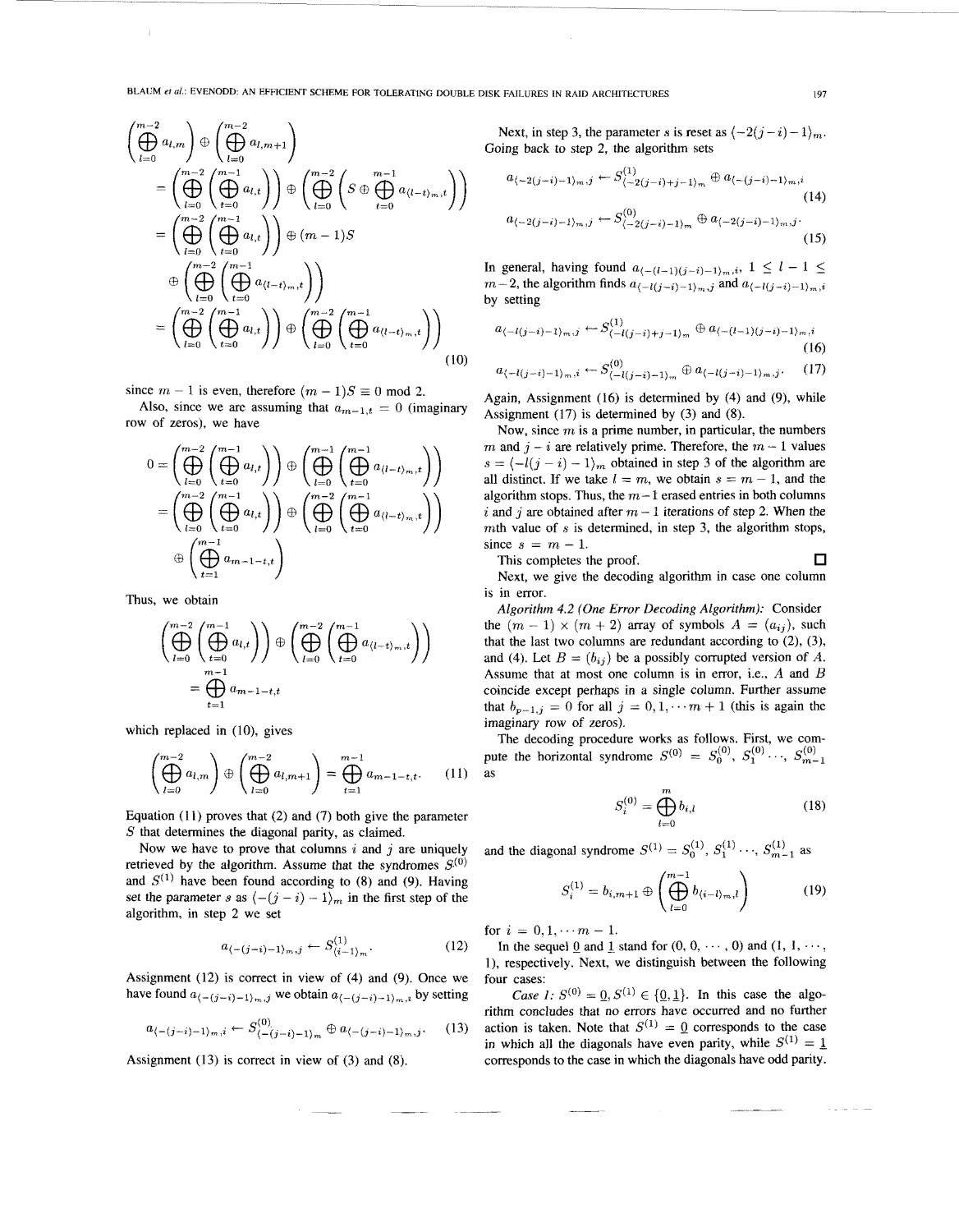*Case 2:*  $S^{(0)} \neq 0$ ,  $S^{(1)} \in \{0, 1\}$ . In this case the error is in column  $m$ —the horizontal parity column. We can reconstruct this column by using (3).

*Case 3:*  $S^{(0)} = 0$ ,  $S^{(1)} \notin \{0, 1\}$ . In this case the error is in column  $m + 1$ —the diagonal parity column. We can reconstruct this column by using (2) and (4).

*Case 4:*  $S^{(0)} \neq 0$ ,  $S^{(1)} \notin {\overline{0}, 1}$ . This is the main case. The column in error must be one of the information columns. The error itself is given by the first  $m - 1$  bits of the horizontal syndrome  $S^{(0)}$ . Hence, the problem is to locate the information column in error. To this end we proceed as follows. For any vector  $\underline{x} = (x_0, x_1, \dots, x_{n-1})$  let  $\rho(\underline{x}) =$  $(x_{n-1},x_0,\dots,x_{n-2})$  be the cyclic rotation of <u>x</u> to the right, and let  $\rho_j(\cdot)$  denote the result of applying  $\rho(\cdot)$  successively j times (for example,  $\rho_3(0, 1, 0, 0) = (1, 0, 0, 0)$ ). We then find the first index *j* with  $0 \le j \le m - 1$ , such that  $\rho_j(S^{(0)}) \in \{S^{(1)}, \pm \oplus S^{(1)}\}$ . This index *j* corresponds to the location of the column in error. If there is no such  $i$ , the algorithm declares an uncorrectable error pattern. The final step is to add modulo-2 the first  $m - 1$  bits of the syndrome  $S^{(0)}$  to the *j*th column of  $B = (b_{ij})$ .

As we can see, Algorithm 4.2 involves cyclic shifts and exclusive-OR operations only, which makes it very easy to implement. Next we illustrate Algorithm 4.2 with an example.

*Example 4.3:* As in previous examples, we assume  $m = 5$ . Suppose we are given the following, possibly corrupted, array (to which we have appended the imaginary zero row):

|   | $\boldsymbol{0}$ | $\overline{0}$ |                | $\overline{0}$ |   |   |
|---|------------------|----------------|----------------|----------------|---|---|
| 0 |                  |                | $\bf{0}$       | $\bf{0}$       |   | 0 |
|   |                  | $\bf{0}$       | $\bf{0}$       | 0              | 0 |   |
|   |                  | $\bf{0}$       |                |                |   | 0 |
| 0 | 0                | 0              | $\overline{0}$ | 0              | 0 | 0 |

Using (18) and (19), we find that the horizontal and diagonal syndromes are  $S^{(0)} = (1, 1, 0, 1, 0)$  and  $S^{(1)} = (0, 1, 0, 0, 0, 0)$ 1), respectively. Note that  $\rho_2(s_0) = 1 \oplus s_1$ . Hence the column at location  $j = 2$ , that is the third column from the left in the array, is in error. Adding the first four bits of  $s_0$  to this column, we obtain the decoded array

|   | $\boldsymbol{0}$ |   |                  | 0        |   |   |
|---|------------------|---|------------------|----------|---|---|
| 0 |                  | 0 | $\boldsymbol{0}$ | 0        |   | 0 |
|   |                  | 0 | 0                | $\bf{0}$ | 0 |   |
|   |                  |   |                  |          |   |   |

# V. ALGEBRAIC DESCRIPTION OF EVENODD

The array codes described in [6] were shown to be equivalent to Reed-Solomon codes of length *m, m* prime, with operations taken modulo the polynomial  $M_m(x) = (x^m 1)/(x-1) = x^{m-1} + x^{m-2} + \cdots + x + 1$ . Note that the polynomial  $M_m(x)$  is not necessarily irreducible (in fact, it is irreducible if and only if 2 is primitive in  $GF(m)$  [6]), and therefore these codes are not defined over a field, but rather over the ring of polynomials of degree  $\leq m - 2$  modulo  $M_m(x)$ .

In terms of a  $(m-1) \times (m+2)$  array, we shall assume that each column in the array is a polynomial modulo  $M_m(x)$ . As we have seen in the previous sections, it is also convenient to assume that the array has an imaginary row of zeros, which makes it an  $m \times (m + 2)$  array. A cyclic shift of a column in such array can cause the bit corresponding to the last row to be nonzero. However, if that is the case, the arithmetic modulo  $M_m(x)$  forces to take the complement of the shifted column, restoring the zero in the last position. As in [6], we will use the notation  $a(\beta) = a_{m-2}\beta^{m-2} + \cdots + a_1\beta +$  $a_0$  to denote a polynomial modulo  $M_m(x)$ . Thus  $a(\beta)b(\beta)$ denotes polynomial multiplication modulo  $M_p(x)$ . The usual multiplication of polynomials is written as  $a(x)b(x)$ .

With this notation, an alternative definition of EVENODD is

$$
\left\{ A = (a_0(\beta), a_1(\beta), \cdots, a_{m-1}(\beta), a_m(\beta), a_{m+1}(\beta)) : a_m(\beta) = \bigoplus_{i=0}^{m-1} a_i(\beta), a_{m+1}(\beta) = \bigoplus_{i=0}^{m-1} \beta^i a_i(\beta) \right\}.
$$
 (20)

Note that the parameter  $S$ , defined in (2) and taking part in (4), essentially renders (4) to be the sum of cyclic shifts modulo  $M_m(x)$ , rather than ordinary cyclic shifts.

The following is a parity-check matrix for EVENODD:

$$
H = \begin{pmatrix} 1 & 1 & \cdots & 1 & 1 & 0 \\ 1 & \beta & \cdots & \beta^{m-1} & 0 & 1 \end{pmatrix} \tag{21}
$$

Note that the parity symbols  $a_m(\beta)$  and  $a_{m+1}(\beta)$  depend on the information symbols but not on each other. This suggests a generalization of EVENODD based on the parity-check matrix given by  $(21)$ , see [4] for more details. It is easy to see using the parity-check matrix that the minimum distance of EVEN ODD is 3, giving an alternative proof to the basic MDS property of the code.

#### VI. SMALL WRITE OPERATIONS

In systems involving many disks, we often encounter the situation in which many small write operations are needed. A small write operation is a write that updates a single data sector (one symbol). EVENODD offers great flexibility to do this, since the symbols involved can have an arbitrary size. Typically, we would implement a symbol as a disk sector.

Every time an information symbol is rewritten, and this information symbol is not in diagonal  $(m-2, 1), (m-3, 2),$  $\cdots$ ,  $(0, m-1)$ , then only two redundant symbols are affected, so we need only three read and three write operations. With a symbol as a disk sector, when a disk sector is updated, in most cases, we only need to read three disk sectors (the disk sector being updated and two redundant disk sectors containing parity) and write three disk sectors. Explicitly, if symbol *aij,*   $0 \leq i \leq m-2, 0 \leq j \leq m-1, \langle i+j \rangle_m \neq m-1$ , is replaced by symbol r (i.e.,  $a_{ij} \leftarrow r$ ), we have to make the following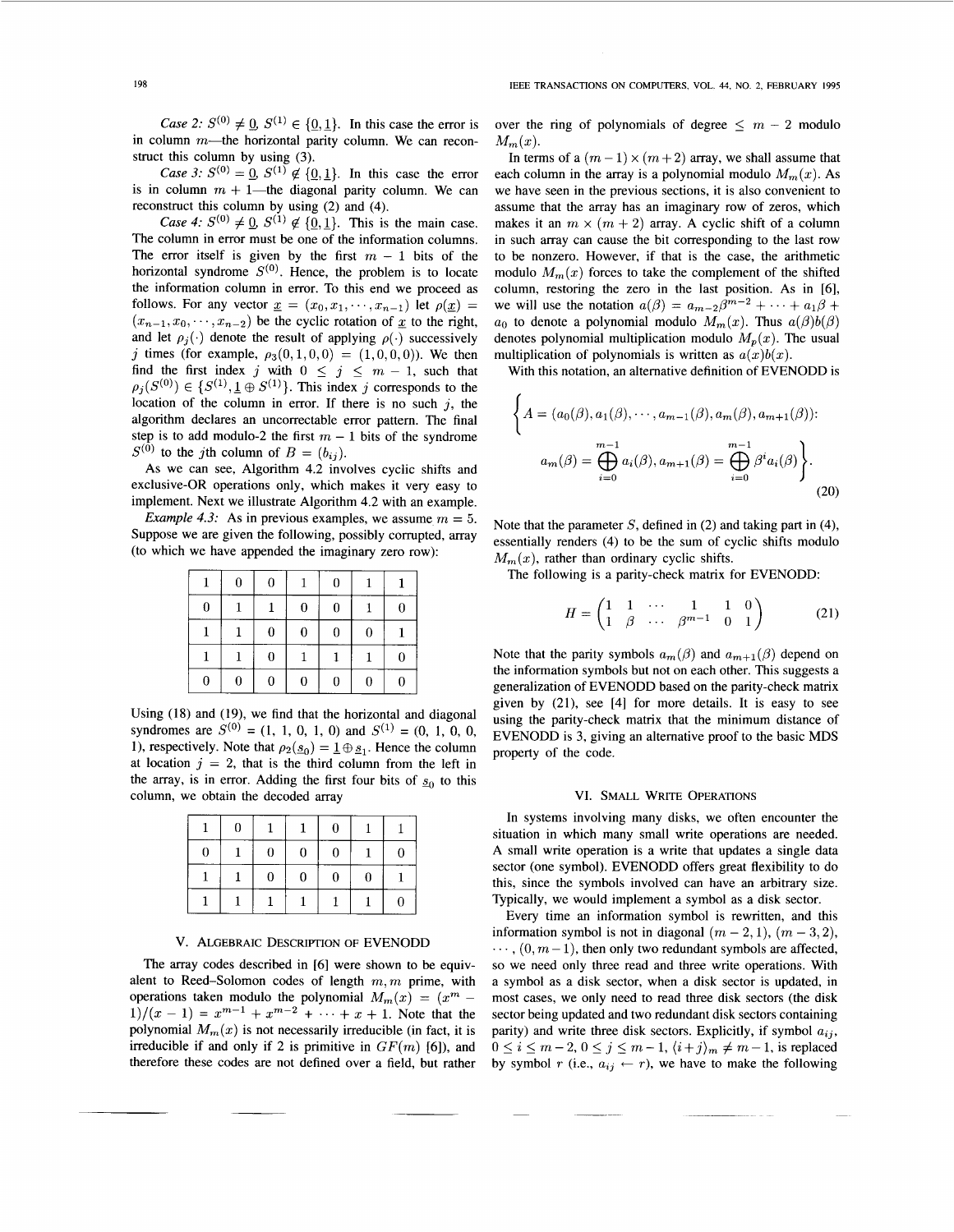modifications in the redundant symbols:

$$
a_{i,m} \leftarrow a_{i,m} \oplus a_{ij} \oplus r \tag{22}
$$

$$
a_{\langle i+j\rangle_m,m+1} \leftarrow a_{\langle i+j\rangle_m,m+1} \oplus a_{ij} \oplus r. \tag{23}
$$

On the other hand, if the rewritten information symbol is in diagonal  $(m-2, 1)$ ,  $(m-3, 2)$ ,  $\cdots$ ,  $(0, m-1)$ , then all the symbols in column  $m + 1$  are affected (and of course, the corresponding symbol in column  $m$ ).

Explicitly, if symbol  $a_{ij}$ ,  $0 \le i \le m-2$ ,  $0 \le j \le m-1$ ,  $\langle i + j \rangle_m = m - 1$ , is replaced by symbol *r* (i.e.,  $a_{ij} \leftarrow r$ ), we have to make the following modifications in the redundant symbols:

$$
a_{i,m} \leftarrow a_{i,m} \oplus a_{ij} \oplus r \tag{24}
$$

$$
a_{t,m+1} \leftarrow a_{t,m+1} \oplus a_{ij} \oplus r, \qquad 0 \le t \le m-2. \tag{25}
$$

Again, we illustrate the small write operations with an example.

*Example 6.1:* Assume that the we have the following encoded array:

| $\overline{0}$   | $\mathbf{0}$ | $\boldsymbol{0}$ | $\bf{0}$ | 0        | $\theta$ | 0 |
|------------------|--------------|------------------|----------|----------|----------|---|
|                  |              | 0                |          | $\bf{0}$ |          | 0 |
| $\boldsymbol{0}$ |              |                  |          | $\bf{0}$ |          |   |
| 0                |              | 0                | $\bf{0}$ |          | U        | 0 |

Say, we replace entry  $(0, 1)$  by a 1. Since it is not in diagonal (3, 1), (2, 2), (1, 3), (0, 4), according to (22) and (23), we have to modify symbols  $(0, 5)$  and  $(1, 6)$ . The new array is

| 0            | $\boldsymbol{0}$ | $\mathbf{0}$ | 0        |                | 0 |
|--------------|------------------|--------------|----------|----------------|---|
|              | $\bf{0}$         |              | 0        |                |   |
| $\mathbf{0}$ |                  |              | $\theta$ |                |   |
| $\bf{0}$     | $\overline{0}$   | $\bf{0}$     |          | $\overline{0}$ | 0 |

Thinking of columns as disks and symbols as disk sectors, we had to access 3 sectors, one from each of 3 disks. Finally, if we modify symbol  $(2, 2)$ , since it is in diagonal  $(3, 1)$ , (2, 2), (1, 3), (0, 4), according to (24) and (25), we have to modify symbols  $(2,5)$ ,  $(0,6)$ ,  $(1,6)$ ,  $(2,6)$ , and  $(3,6)$ . If columns represent disks and symbols represent disk sectors, we still only need to modify disk sectors on two disks in addition to modifying the disk sector containing the data to be modified. On one of the two redundant disks we need to change four consecutive sectors, on the other redundant disk we need to change a single sector. Changing four consecutive sectors takes almost the same time as changing a single sector (since seek and latency times are much larger than sector transfer times). The new array in our example is

| $\bf{0}$       | 0              | $\boldsymbol{0}$ | 0        |   |   |
|----------------|----------------|------------------|----------|---|---|
|                | $\Omega$       |                  | $\bf{0}$ |   | 0 |
| 0              | $\theta$       |                  | $\bf{0}$ | 0 | 0 |
| $\overline{0}$ | $\overline{0}$ | $\bf{0}$         |          | 0 |   |

So far, in practical applications, we have considered each symbol as a 512-byte sector. There are many other possibilities, since the size of a symbol offers great flexibility. For example, another possible solution is to let each symbol be an 8-bit byte, and  $m = 257$  (a Fermat prime number). Therefore, we have an array of up to 259 disks, more than enough for present and future applications. Note that the array does not have to have 259 disks (this is just the maximum number); if it has fewer disks, simply treat the remaining columns as having zeros. Each column of the array consists of 256 bytes, i.e., half a sector. In this case, a small write operation consists of writing a whole column. Thus, the two redundant columns will be modified accordingly. Say, each symbol  $a_{i,j}$ ,  $0 \le i \le m-2$ in column j,  $0 \le j \le m-1$ , is replaced by  $r_i$ . Then, we have to do the following modifications in the redundant symbols:

$$
a_{i,m} \leftarrow a_{i,m} \oplus a_{i,j} \oplus r \tag{26}
$$

$$
a_{i,m+1} \leftarrow a_{i,m+1} \oplus a_{\langle i-j \rangle_m, j} \oplus r_{\langle i-j \rangle_m}
$$

$$
\oplus a_{m-1-j,j} \oplus r_{m-1-j}, \tag{27}
$$

where  $0 \le i \le m-2$ . That is, when a sector is updated, the two corresponding redundant sectors are also updated according to (26) and (27).

# VII. COMPLEXITY COMPARISON WITH EXISTING SCHEMES

In this section, we compare the complexity of EVEN-ODD with the one of a traditional error-correcting code, a Reed-Solomon (RS) code [12]. Both EVENODD and a RS code require an optimal number of redundant disks, namely two. However, one major advantage of EVENODD is that it only requires parity hardware, which is typically present in standard RAID-5 controllers. Hence, EVENODD can be implemented on standard RAID-5 controllers without hardware changes. The scheme based on RS codes, on the other hand, requires special hardware to support finite field type of computations. Hence, it cannot be incorporated into standard RAID-5 controllers. We note here that the 2-D scheme of [9] has the same property as EVENODD, that is, it only needs standard parity hardware. However, if we assume that the *m* information disks are set in a square array of side  $\sqrt{m}$ , 2-D needs  $2\sqrt{m}$  redundant disks while EVENODD needs only two redundant disks. So, our scheme is much more efficient.

Next we will make a detailed comparison between EVEN-ODD and RS schemes. We will consider RS codes over 8-bit bytes, or  $GF(2^8)$  in the language of finite fields. This is a standard in the industry, allowing for codes of length up to 257 bytes. More specifically, we will consider the finite field generated by the primitive polynomial  $p(x) = 1 + x^2 + x^3 +$  $x^4 + x^8$ . Let  $\alpha$  be a primitive element in  $GF(2^8)$  such that  $p(\alpha) = 0$ , and let  $m \le 255$ . Then, a parity-check matrix for the RS code is the following:

$$
H = \begin{pmatrix} 1 & 1 & 1 & \cdots & 1 & 1 & 0 \\ 1 & \alpha & \alpha^2 & \cdots & \alpha^{m-1} & 0 & 1 \end{pmatrix}.
$$
 (28)

At the encoding, if  $b_0, b_1, \dots, b_{m-1}$  is a string of information bytes, according to (28), the redundant bytes *p* and *q* are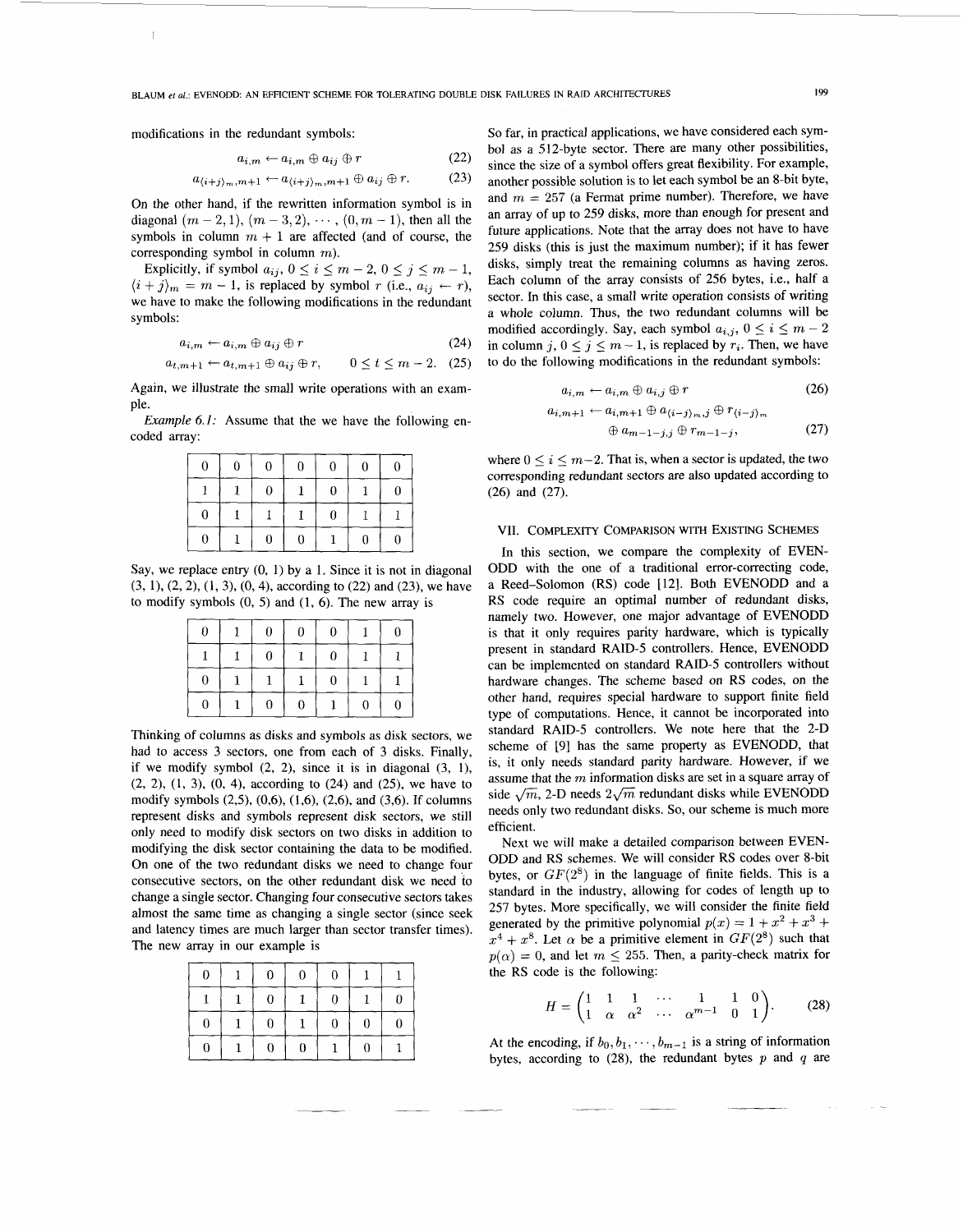obtained as follows:

$$
p = \bigoplus_{i=0}^{m-1} b_i
$$
 (29)

$$
q = \bigoplus_{i=0}^{m-1} b_i \alpha^i.
$$
 (30)

Now, if we compare with the encoding procedure of EVEN-ODD given by (3) and (29), we can see that (3) and (29) are equivalent. Therefore, the difference in complexity at the encoding is a result of the difference in computing the second redundancy disk, namely, (4) and (30). We analyze the complexity of the encoding both for EVENODD and for the RS scheme by counting the number of exclusive-OR (XOR) operations for each of them.

We assume that each. symbol is an 8-bit byte, and the information symbols constitute an  $(m-1) \times m$  array, where m is prime. With this assumption, the number of XOR operations due to (3) or (29) at the bit level is  $8(m-1)^2$ .

Let us count next the number of XOR's in (4) of EVEN-ODD. The first step is computing the symbol  $S$ , which is given by (2). This takes  $(m - 2)$  XOR operations at the byte level. At the bit level, this gives a total of  $8(m-2)$  XOR operations. Now, for each l in (4), we have a total of *m*  XOR operations at the byte level. At the bit level, this gives a total of  $8m$  XOR operations for each  $l$ , and since  $l$  runs from 0 to  $m-2$ , (4) takes  $8(m-1)m$  XOR operations. Adding to the number of XOR operations used in computing  $S$ , (4) takes a total of  $8((m - 2) + (m - 1)m) = 8(m<sup>2</sup> - 2)$  XOR operations. We observe that this number is quadratic in *m* and slightly bigger than the number of operations from (3). The discrepancy is due to the calculation of *S* first, but we cannot do better than quadratic complexity. By adding the total from (3), we conclude that EVENODD needs a total of

$$
8(2m^2-2m-1)
$$

XOR operations.

Let us look at the RS scheme now, specifically at (30). Each multiplication of a byte by  $\alpha$ , is represented by the following companion matrix *A:* 

$$
A = \begin{pmatrix} 0 & 1 & 0 & 0 & 0 & 0 & 0 & 0 \\ 0 & 0 & 1 & 0 & 0 & 0 & 0 & 0 \\ 0 & 0 & 0 & 1 & 0 & 0 & 0 & 0 \\ 0 & 0 & 0 & 0 & 1 & 0 & 0 & 0 \\ 0 & 0 & 0 & 0 & 0 & 1 & 0 & 0 \\ 0 & 0 & 0 & 0 & 0 & 0 & 1 & 0 \\ 0 & 0 & 0 & 0 & 0 & 0 & 0 & 1 \\ 1 & 0 & 1 & 1 & 1 & 0 & 0 & 0 \end{pmatrix}.
$$
 (31)

Notice that multiplying the byte  $(c_0, c_1, c_2, c_3, c_4, c_5, c_6, c_7)$  by  $\alpha$  takes 3 XOR operations. In fact, the outcome of multiplying the byte above by the matrix A will produce the byte  $(c_7, c_0,$  $c_1 \oplus c_7$ ,  $c_2 \oplus c_7$ ,  $c_3 \oplus c_7$ ,  $c_4$ ,  $c_5$ ,  $c_6$ ). Therefore, multiplying by  $\alpha^i$  will take 3i XOR operations. So, implementing (30) on the bytes  $b_0, b_1, \cdots, b_{m-1}$  takes

$$
8(m-1)+\sum_{i=1}^{m-1}3i=\frac{3m^2+13m-16}{2}
$$

TABLE I NUMBER OF XOR OPERATIONS NEEDED TO ENCODE  $(m-1)$  BYTES PER DISK IN A DISK ARRAY WITH  $m$  INFORMATION DISKS

| # of        | <b>EVENODD</b> | Reed-   | improvement |
|-------------|----------------|---------|-------------|
| information |                | Solomon | factor      |
| disks       |                |         |             |
| 5           | 312            | 376     | 1.21        |
| 7           | 664            | 954     | 1.44        |
| 11          | 1752           | 3250    | 1.86        |
| 13          | 2488           | 5112    | 2.05        |
| 17          | 4344           | 10624   | 2.45        |
| 23          | 8088           | 24442   | 3.02        |
| 29          | 12948          | 46648   | 3.59        |
| 31          | 14872          | 56250   | 3.78        |
| 41          | 26232          | 124000  | 4.73        |
| 43          | 28888          | 142002  | 4.92        |

XOR operations. Since we have  $(m - 1)$  bytes, this gives a total of

 $0.5(m-1)(3m^2+13m-16) = 1.5m^3+5m^2-14.5m+8$ 

XOR operations. Adding the  $8(m-1)^2$  XOR operations from (29), we conclude that the encoding of the RS scheme requires

$$
1.5m^3 + 13m^2 - 30.5m + 16
$$

XOR operations.

As we can see, the complexity of the encoding of EVEN-ODD is quadratic in the number of information disks *m,*  while the complexity of RS codes is cubic. Table I compares EVENODD to RS codes for different values of *m,* assuming that *m* is prime (as we have stated, this is not a hard constraint, since EVENODD codes can be shortened to cover cases in which *m* is not a prime). The last column of Table I contains the quotient between the number in column 3 (i.e., the number of operations needed in the RS code) and the number in column 2 (i.e., the number of operations needed in EVENODD). For instance, we can see that for  $m = 43$  (last row), a RS code requires nearly 5 times as many operations as EVENODD at the encoding.

We can see in Table I that the number of XOR operations needed for encoding EVENODD decreases dramatically with respect to a RS code when the number of disks increases. Similar calculations show the advantage of EVENODD in small write operations and in the decoding.

An alternative implementation of the encoding of RS codes is implementing each matrix  $A<sup>i</sup>$  in hardware. Thus, we will save XOR operations for larger values of *m.* However, the hardware for this implementation is more complicated, and the matrices  $A<sup>i</sup>$  are not sparse anymore, therefore EVENODD still has the edge.

We also compared the complexity of EVENODD and the RS based schemes with that of a simple parity scheme. The number of operations required in implementing the parity scheme on an *m* disk array with  $(m - 1)$  bytes per disk is  $8(m-1)^2$ . Hence, EVENODD is asymptotically twice as complicated as simple parity. Notice that this is optimal since there are two redundancy disks in EVENODD. The complexity of the RS scheme is asymptotically about 0.1875m times more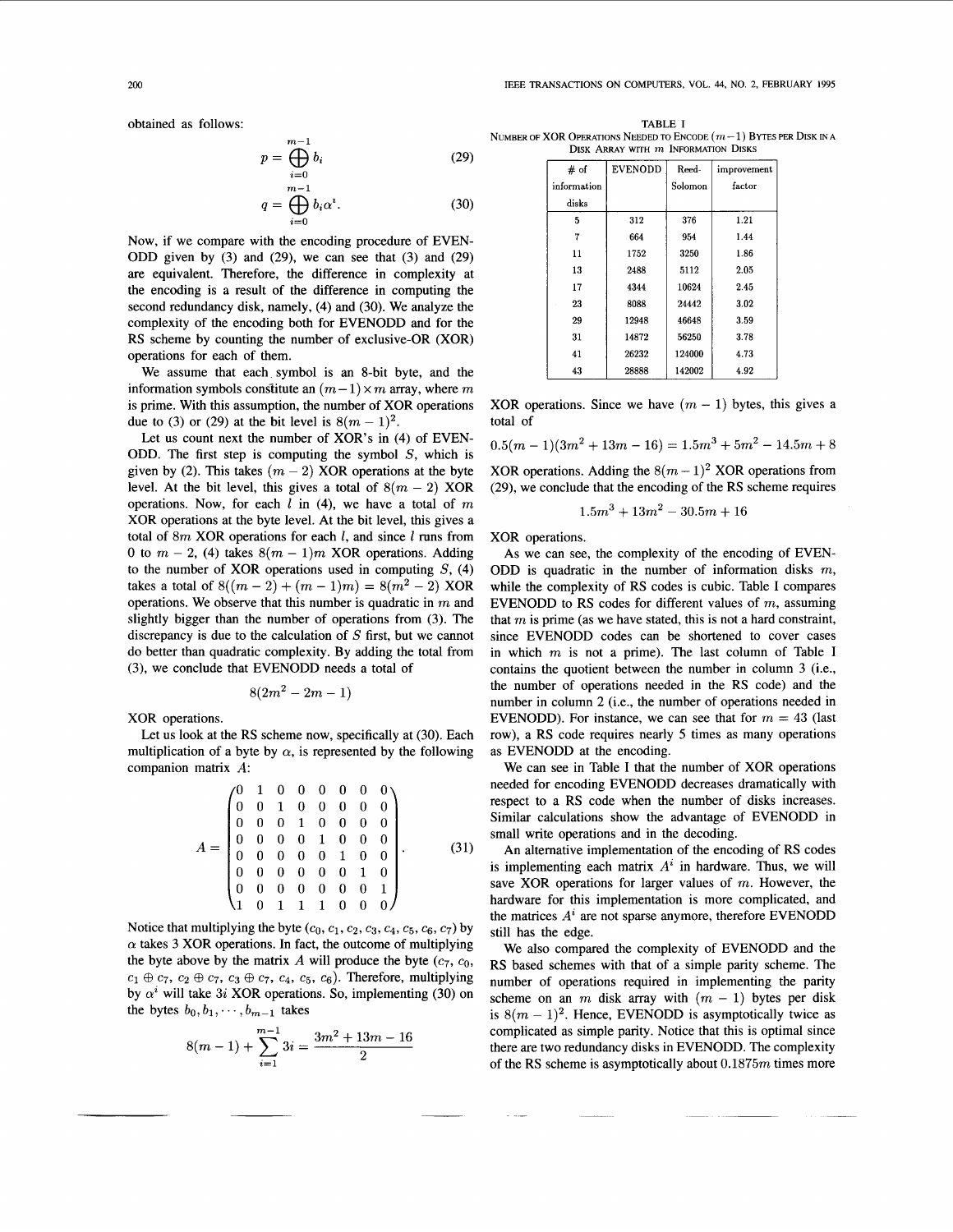| TABLE II                                               |
|--------------------------------------------------------|
| COMPARISON OF THE NUMBER OF XOR OPERATIONS IN A SIMPLE |
| PARITY SCHEME WITH EVENODD AND RS SCHEMES              |

| # of        | <b>EVENODD</b> | RS     |  |
|-------------|----------------|--------|--|
| information | vs.            | VS.    |  |
| disks       | Parity         | Parity |  |
| 5           | 2.43           | 2.93   |  |
| 7           | 2.30           | 3.31   |  |
| 11          | 2.19           | 4.06   |  |
| 13          | 2.15           | 4.43   |  |
| 17          | 2.12           | 5.18   |  |
| 23          | 2.08           | 6.30   |  |
| 29          | 2.07           | 7.43   |  |
| 31          | 2.06           | 7.80   |  |
| 41          | 2.05           | 9.68   |  |
| 43          | 2.04           | 10.06  |  |

complex than the simple parity scheme. Table II presents the comparison for various values of *m.* As we can see, already in the case of  $m = 23$  EVENODD is about twice more complex than the simple parity scheme (this is optimal), while the RS scheme requires more than 6 times XOR operations compared with the simple parity scheme.

# VIII. CONCLUDING REMARKS

We have presented a novel method, called EVENODD, for tolerating double disk failure in RAID architectures. EVEN-ODD has the following advantages over other methods proposed for recovery against two disk failures:

- 1) EVENODD employs the addition of only two redundant disks for tolerating two disk failures (this is optimal).
- 2) It consists of simple exclusive-OR computations and only requires parity hardware, which is typically present in standard RAID-5 controllers. Hence, EVENODD can be implemented in standard RAID-5 controllers without any hardware changes.
- 3) It can be incorporated to known RAID techniques. For example, parity can be distributed among all disks, avoiding bottleneck effects when repeated write operations are involved (RAID-5).
- 4) The symbols can have any size, from bits to multiple sectors. There are no constrains to bits or to bytes.
- 5) Most small write operations affect two redundant symbols only, i.e., for every write we need up to three read and three write operations. Only when the affected symbol is in diagonal  $(m-2,1)$ ,  $(m-3,2)$ ,  $\cdots$ ,  $(0, m - 1)$  we have to modify all the symbols in column  $m + 1$  and one symbol in column  $m$ . In any case, the parities are independent.
- 6) The traditional known scheme that employs optimal redundant storage (i.e., two extra disks) is based on Reed-Solomon (RS) error-correcting codes, requires computation over finite fields and results in a more complex implementation. For example, we showed that the complexity of implementing EVENODD in a disk array with 15 disks is about 50% of the one required when using the RS scheme.
- 7) Other codes involving only exclusive-OR operations are of convolutional type. For the codes in [8], [17], an error in the decoding propagates indefinitely. Since our codes are of block type, they do not have this problem. Also, the redundancy of our codes is slightly smaller, since convolutional codes have an overhead redundancy.
- 8) There are also optimal block codes based on exclusive-OR operations. However, these codes still need a recursion at the encoding and during small write operations. EVENODD has independent parities, making the complexity even smaller.

An apparent constraint in our construction is that the number of information disks has to be a prime number. However, if the desired number of disks is not a prime number, one can simply assume that there are more disks which have all zeros without affecting the encoding and decoding procedures.

From the perspective of error-correcting codes, we have constructed a new code that is capable of correcting either two erasures or one error. The application described in this paper is in RAID type of architectures, but the code can be also used in magnetic recording and in other situations involving large symbols and short codewords.

#### ACKNOWLEDGMENT

We are grateful to the reviewers for their useful comments that helped in improving the presentation.

#### **REFERENCES**

- [1] M. Blaum, "A class of byte-correcting array codes," IBM Research Report, RJ 5652 (57151), May 1987.
- [2] \_\_\_, "A coding technique for recovery against double disk failures in disk arrays," in *Proc. IEEE Int. Conf Commun.,* Chicago, IL, June 1992, pp. 1366-1368.
- [3] M. Blaum, J. Brady, J. Bruck, and J. Menon, "EVENODD: An optimal scheme for tolerating double disk failures in RAID architectures" in *Proc. Int. Symp. Comput. Architecture (ISCA),* Chicago, IL, Apr. 1994.
- [4] M. Blaum, J. Bruck, and A. Vardy, "Binary codes with large symbols," in *Proc. I994 IEEE Int. Symp. Inform. Theory,* June 1994.
- [5] M. Blaum, H. Hao, R. Mattson, and J. Menon, "A coding technique for double disk failures in disk Arrays," U.S. Patent 5 271012, Dec. 1993.
- [6] M. Blaum and R. Roth, "New array codes for multiple phased burst correction," *IEEE Trans. Inform. Theory,* pp. 66-77, Jan. 1993.
- [7] W. Burkhard and J. Menon, "Disk array storage system reliability," in *Proc. 23rd Annu. Int. Symp. Fault-Tolerant Computing,* Toulouse, France, June 1993.
- [8] T. Fuja, C. Heegard, and M. Blaum, "Cross parity check convolutional codes," *IEEE Trans. Inform. Theory,* July 1989, pp. 1264-1276.
- [9] G. Gibson, L. Hellerstein, R. M. Karp, R. H. Katz, and D. A. Patterson, "Coding techniques for handling failures in large disk arrays," Report No. UCB/CSD 88/477, Dec. 1988. [10] R. Goodman and M. Sayano, "Size limits on phased burst error
- 
- correcting array codes," *Electron. Lett.*, vol. 26, pp. 55-56, 1990.<br>[11] R. Goodman, R. J. McEliece, and M. Sayano, "Phased burst correcting array codes," *IEEE Trans. Inform. Theory*, pp. 684-693, Mar. 1993.
- [12] F. J. MacWilliams and N.J. A. Sloane, *The Theory of Error-Correcting Codes.* Amsterdam, The Netherlands: North-Holland, 1977.
- [13] S. W. Ng, "Some design issues of disk arrays," IBM Research Report, RJ 6590 (63550), Dec. 1988.
- [14] A. M. Patel, "Multitrack error correction with cross-parity check coding," IBM Technical Report TR02.813, 1978.
- [15] A. M. Patel, "Adaptive cross parity code for a high density magnetic tape subsystem," *IBM* J. *Res. Develop.,* vol. 29, pp. 546-562, 1985. [16] D. A. Patterson, G. A. Gibson, and R. Katz, "A case for redundant arrays
- of inexpensive disks," in *Proc. SIGMOD Int. Conf Data Management,*  Chicago, IL, 1988, pp. 109-116.
- [17] P. Prusinkiewicz and S. Budkowski, "A double track error-correction code for magnetic tape," *IEEE Trans. Comput.,* pp. 642-645, June 1976.